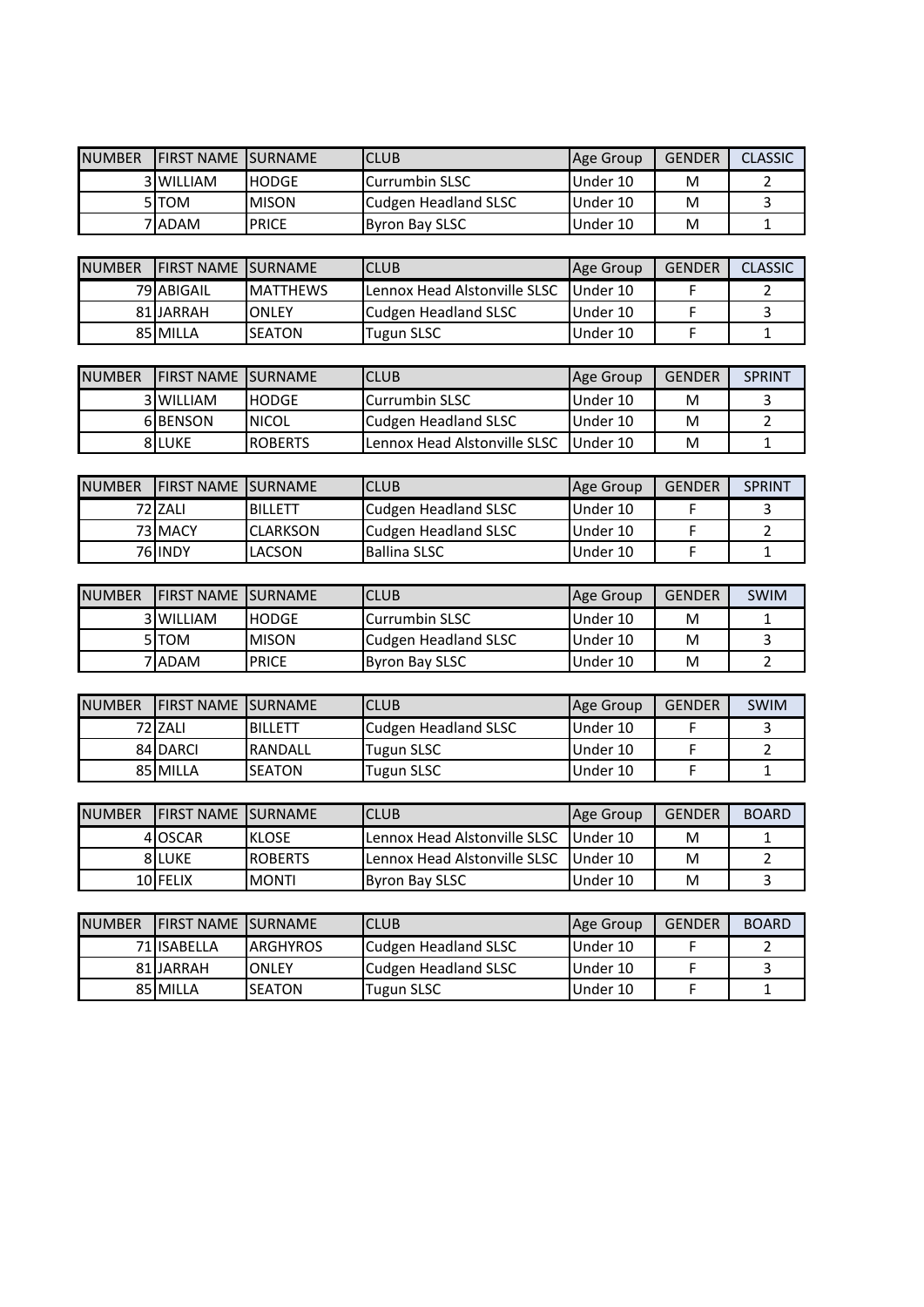| <b>NUMBER</b> | <b>FIRST NAME</b> | SURNAME         | <b>CLUB</b>                          | Age Group | <b>GENDER</b> | <b>CLASSIC</b> |  |  |  |
|---------------|-------------------|-----------------|--------------------------------------|-----------|---------------|----------------|--|--|--|
|               | 149 ARCHIE        | <b>HARRISON</b> | North Burleigh SLSC                  | Under 11  | M             | 1              |  |  |  |
|               | 151 NOAH          | <b>LYNCH</b>    | North Burleigh SLSC                  | Under 11  | M             | $\overline{3}$ |  |  |  |
|               | 161 COOPER        | RANA-SMITH      | <b>Currumbin Vikings</b>             | Under 11  | M             | $\overline{2}$ |  |  |  |
|               |                   |                 |                                      |           |               |                |  |  |  |
| <b>NUMBER</b> | <b>FIRST NAME</b> | <b>SURNAME</b>  | <b>CLUB</b>                          | Age Group | <b>GENDER</b> | <b>CLASSIC</b> |  |  |  |
|               | 217 IMOGEN        | <b>DOWKER</b>   | <b>Burleigh Heads</b>                | Under 11  | F             | $\overline{2}$ |  |  |  |
|               | 219 GRACE         | <b>HUGHES</b>   | <b>Tugun SLSC</b>                    | Under 11  | F             | 3              |  |  |  |
|               | 222 MEIKA         | <b>LOCKE</b>    | North Burleigh SLSC                  | Under 11  | F             | $\mathbf{1}$   |  |  |  |
|               |                   |                 |                                      |           |               |                |  |  |  |
| <b>NUMBER</b> | <b>FIRST NAME</b> | <b>SURNAME</b>  | <b>CLUB</b>                          | Age Group | <b>GENDER</b> | <b>SPRINT</b>  |  |  |  |
| $146$ ELI     |                   | <b>FARRELL</b>  | <b>Tugun SLSC</b>                    | Under 11  | M             | $\overline{2}$ |  |  |  |
|               | 152 JETHRO        | <b>MAIDEN</b>   | <b>Cudgen Headland SLSC</b>          | Under 11  | M             | $\mathbf{1}$   |  |  |  |
|               | 159 PHOENIX       | <b>PRESTON</b>  | <b>Cudgen Headland SLSC</b>          | Under 11  | M             | $\overline{3}$ |  |  |  |
|               |                   |                 |                                      |           |               |                |  |  |  |
| <b>NUMBER</b> | <b>FIRST NAME</b> | <b>SURNAME</b>  | <b>CLUB</b>                          | Age Group | <b>GENDER</b> | <b>SPRINT</b>  |  |  |  |
|               | 212 SAVANNAH      | <b>BUSH</b>     | Currumbin SLSC                       | Under 11  | F             | 3              |  |  |  |
|               | 224 SHELBY        | <b>OSBORNE</b>  | Tweed Heads Coolangatta SLSQUnder 11 |           | F             | $\overline{2}$ |  |  |  |
|               | 227JJORDAN        | SHEAD           | Salt SLSC                            | Under 11  | F             | $\mathbf{1}$   |  |  |  |
|               |                   |                 |                                      |           |               |                |  |  |  |
| <b>NUMBER</b> | <b>FIRST NAME</b> | <b>SURNAME</b>  | <b>CLUB</b>                          | Age Group | <b>GENDER</b> | SWIM           |  |  |  |
|               | 149 ARCHIE        | <b>HARRISON</b> | North Burleigh SLSC                  | Under 11  | M             | 3              |  |  |  |
|               | 151 NOAH          | <b>LYNCH</b>    | North Burleigh SLSC                  | Under 11  | M             | $\overline{2}$ |  |  |  |
|               | 157 ZAC           | <b>MOIR</b>     | <b>Burleigh Heads Mowbray Park</b>   | Under 11  | M             | $\mathbf{1}$   |  |  |  |
|               |                   |                 |                                      |           |               |                |  |  |  |
| <b>NUMBER</b> | <b>FIRST NAME</b> | <b>SURNAME</b>  | <b>CLUB</b>                          | Age Group | <b>GENDER</b> | SWIM           |  |  |  |
|               | 217 IMOGEN        | <b>DOWKER</b>   | <b>Burleigh Heads</b>                | Under 11  | F             | $\overline{2}$ |  |  |  |
|               | 219 GRACE         | <b>HUGHES</b>   | <b>Tugun SLSC</b>                    | Under 11  | F             | $\mathbf{1}$   |  |  |  |
|               | 222 MEIKA         | <b>LOCKE</b>    | North Burleigh SLSC                  | Under 11  | F             | 3              |  |  |  |
|               |                   |                 |                                      |           |               |                |  |  |  |
| <b>NUMBER</b> | <b>FIRST NAME</b> | <b>SURNAME</b>  | <b>CLUB</b>                          | Age Group | <b>GENDER</b> | <b>BOARD</b>   |  |  |  |
|               | 142 LACHLAN       | <b>ARGHYROS</b> | <b>Cudgen Headland SLSC</b>          | Under 11  | M             | $\mathbf{1}$   |  |  |  |

|               | 142 LACHLAN               | <b>ARGHYROS</b>   | <b>Cudgen Headland SLSC</b> | Under 11  | м             |              |
|---------------|---------------------------|-------------------|-----------------------------|-----------|---------------|--------------|
|               | 151 NOAH                  | <b>LYNCH</b>      | North Burleigh SLSC         | Under 11  | м             |              |
|               | 161 COOPER                | <b>RANA-SMITH</b> | <b>Currumbin Vikings</b>    | Under 11  | м             |              |
|               |                           |                   |                             |           |               |              |
| <b>NUMBER</b> | <b>FIRST NAME SURNAME</b> |                   | <b>CLUB</b>                 | Age Group | <b>GENDER</b> | <b>BOARD</b> |
|               | 217 IMOGEN                | <b>DOWKER</b>     | <b>Burleigh Heads</b>       | Under 11  |               |              |
|               | 219 GRACE                 | <b>HUGHES</b>     | <b>Tugun SLSC</b>           | Under 11  |               |              |
|               | 222 MEIKA                 | <b>LOCKE</b>      | North Burleigh SLSC         | Under 11  |               |              |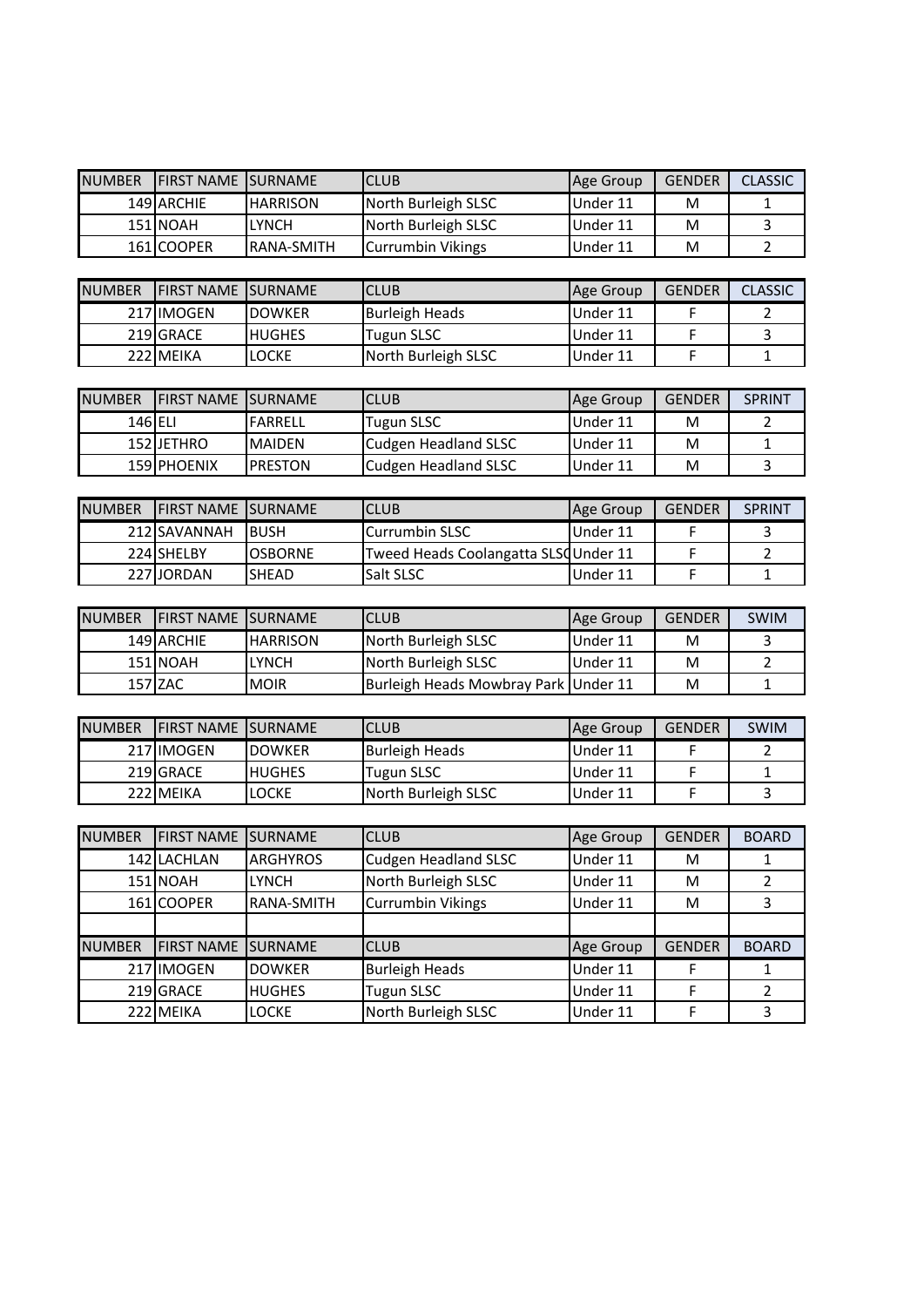| <b>NUMBER</b> | <b>IFIRST NAME ISURNAME</b> |                   | ICLUB                     | Age Group | <b>GENDER</b> | <b>CLASSIC</b> |
|---------------|-----------------------------|-------------------|---------------------------|-----------|---------------|----------------|
|               | 286 TRISTAN                 | <b>CALLAGHAN</b>  | North Burleigh SLSC       | IUnder 12 | м             |                |
|               | 313 ALEX                    | <b>ISHEPPARD</b>  | <b>IKurrawa Surf Club</b> | Under 12  | м             |                |
|               | 314 HEATH                   | <b>IPARMENTER</b> | Tugun SLSC                | Under 12  | M             |                |

| <b>NUMBER</b> | <b>IFIRST NAME ISURNAME</b> |              | <b>CLUB</b> | Age Group | <b>GENDER</b> | <b>CLASSIC</b> |
|---------------|-----------------------------|--------------|-------------|-----------|---------------|----------------|
|               | 354 TIKI                    | ICALLISTE    | Tugun SLSC  | IUnder 12 |               |                |
|               | 364 ELLA                    | <b>JAMES</b> | Tugun SLSC  | Under 12  |               |                |
|               | 371 LUNA                    | PIAZZA       | Tugun SLSC  | Under 12  |               |                |

| <b>NUMBER</b> | <b>FIRST NAME SURNAME</b> |                 | <b>CLUB</b>                  | Age Group | <b>GENDER</b> | <b>SPRINT</b> |
|---------------|---------------------------|-----------------|------------------------------|-----------|---------------|---------------|
| 282 TAJ       |                           | <b>BILLETT</b>  | <b>Cudgen Headland SLSC</b>  | Under 12  | м             |               |
|               | 303 THOMAS                | <b>MAHON</b>    | Lennox Head Alstonville SLSC | Under 12  | м             |               |
|               | 311JONAH                  | <b>SAYWELL</b>  | Currumbin SLSC               | Under 12  | м             |               |
|               |                           |                 |                              |           |               |               |
| <b>NUMBER</b> | <b>FIRST NAME</b>         | <b>ISURNAME</b> | <b>CLUB</b>                  | Age Group | <b>GENDER</b> | SPRINT        |
|               | 353 SIENNA                | <b>BUSH</b>     | <b>Currumbin SLSC</b>        | Under 12  |               |               |
| 354 TIKI      |                           | <b>CALLISTE</b> | <b>Tugun SLSC</b>            | Under 12  |               |               |
|               | 355 PIPER                 | <b>CAMPBELL</b> | <b>Cudgen Headland SLSC</b>  | Under 12  |               |               |

| <b>NUMBER</b> | <b>IFIRST NAME ISURNAME</b> |                  | ICLUB               | Age Group | <b>GENDER</b> | SWIM |
|---------------|-----------------------------|------------------|---------------------|-----------|---------------|------|
|               | 286 TRISTAN                 | <b>CALLAGHAN</b> | North Burleigh SLSC | Under 12  | M             |      |
|               | 308 FINN                    | IPENGELLY        | <b>Sawtell SLSC</b> | Under 12  | M             |      |
|               | 314 HEATH                   | <b>PARMENTER</b> | Tugun SLSC          | Under 12  | M             |      |

| <b>NUMBER</b> | <b>IFIRST NAME ISURNAME</b> |                 | ICLUB               | Age Group | <b>GENDER</b> | <b>SWIM</b> |
|---------------|-----------------------------|-----------------|---------------------|-----------|---------------|-------------|
|               | 354 TIKI                    | <b>CALLISTE</b> | Tugun SLSC          | Under 12  |               |             |
|               | 372 LUCCA                   | <b>IPITHER</b>  | North Burleigh SLSC | Under 12  |               |             |
|               | 378 MILLA                   | <b>ZVATORA</b>  | Tugun SLSC          | Under 12  |               |             |

| <b>NUMBER</b> | <b>IFIRST NAME ISURNAME</b> |                  | ICLUB                | <b>Age Group</b> | <b>GENDER</b> | <b>BOARD</b> |
|---------------|-----------------------------|------------------|----------------------|------------------|---------------|--------------|
|               | 286 TRISTAN                 | <b>CALLAGHAN</b> | North Burleigh SLSC  | Under 12         | м             |              |
|               | 301 JULES                   | <b>ILOEMKER</b>  | Cudgen Headland SLSC | Under 12         | м             |              |
|               | 313 ALEX                    | <b>ISHEPPARD</b> | IKurrawa Surf Club   | Under 12         | м             |              |

| <b>NUMBER</b> | <b>IFIRST NAME ISURNAME</b> |                  | ICLUB                 | Age Group | <b>GENDER</b> | <b>BOARD</b> |
|---------------|-----------------------------|------------------|-----------------------|-----------|---------------|--------------|
|               | 352 AVA                     | <b>IARGHYROS</b> | Cudgen Headland SLSC  | Under 12  |               |              |
|               | 358 ZARA                    | <b>DAVIES</b>    | <b>Southport SLSC</b> | Under 12  |               |              |
|               | 372 ILUCCA                  | <b>IPITHER</b>   | North Burleigh SLSC   | Under 12  |               |              |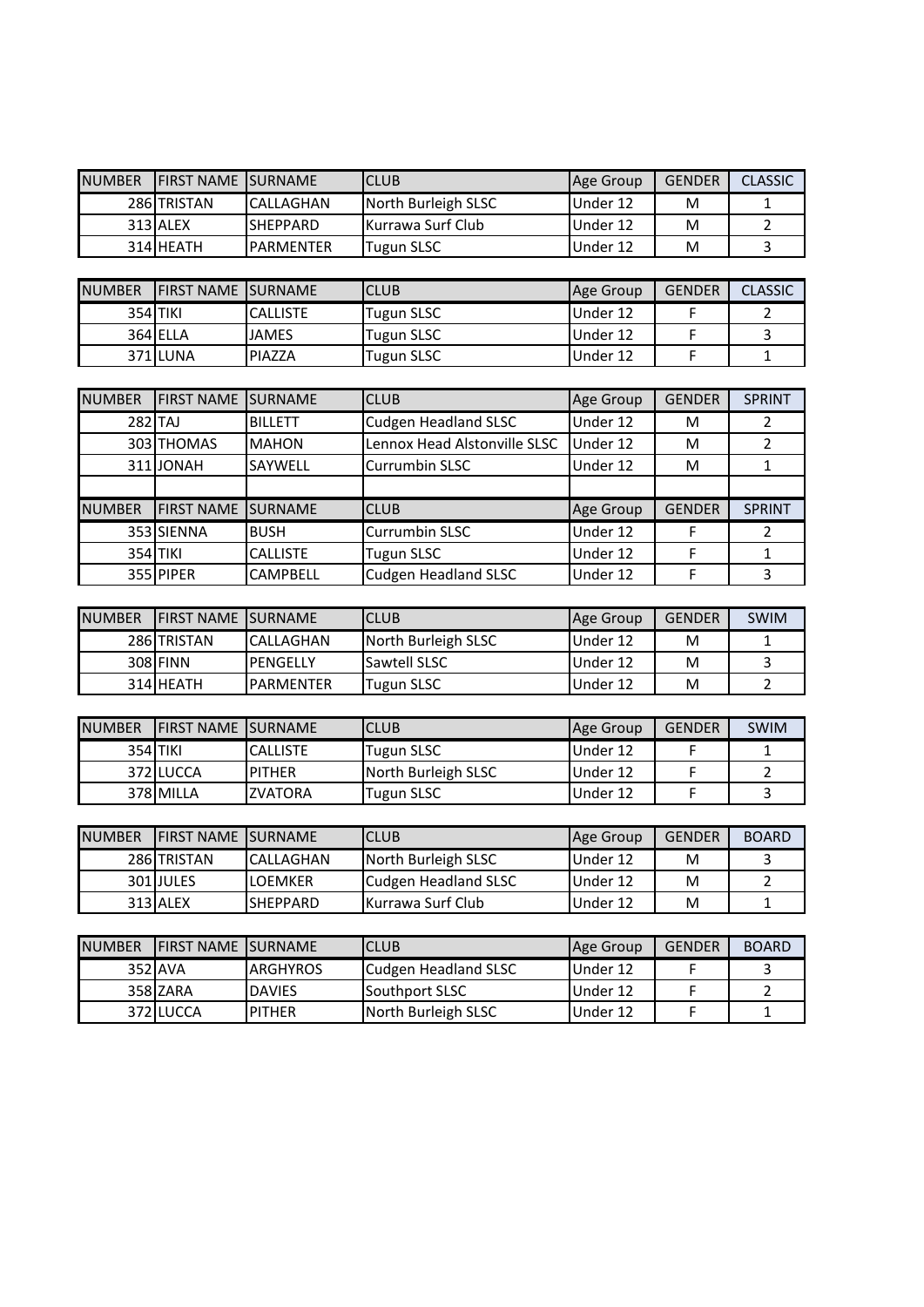| <b>NUMBER</b> | <b>FIRST NAME</b>         | <b>SURNAME</b>              | <b>CLUB</b>                           | Age Group | <b>GENDER</b> | <b>CLASSIC</b>          |
|---------------|---------------------------|-----------------------------|---------------------------------------|-----------|---------------|-------------------------|
| 427           | <b>OLI</b>                | <b>DILLON</b>               | Tugun SLSC                            | Under 13  | M             | 2                       |
|               | 433 DILLON                | <b>HOWELL</b>               | <b>Burleigh Heads Mowbray Park</b>    | Under 13  | M             | $\mathbf 1$             |
|               | 439 ELIAS                 | <b>RICHARDS</b>             | Currumbin SLSC                        | Under 13  | M             | 3                       |
|               |                           |                             |                                       |           |               |                         |
| <b>NUMBER</b> | FIRST NAME SURNAME        |                             | <b>CLUB</b>                           | Age Group | <b>GENDER</b> | <b>CLASSIC</b>          |
|               | 505 ALLIE                 | <b>HUGHES</b>               | <b>Tugun SLSC</b>                     | Under 13  | F             | 1                       |
|               | <b>507 LUKA</b>           | LEONARDI                    | North Burleigh SLSC                   | Under 13  | F             | 3                       |
|               | 522 MILLY                 | <b>DERBYSHIRE</b>           |                                       | Under 13  | F             | $\overline{2}$          |
|               |                           |                             |                                       |           |               |                         |
| <b>NUMBER</b> | FIRST NAME SURNAME        |                             | <b>CLUB</b>                           | Age Group | <b>GENDER</b> | <b>SPRINT</b>           |
|               | 424 KELLY                 | <b>CAMPBELL</b>             | <b>Ballina SLSC</b>                   | Under 13  | M             | 2                       |
|               | 428 KALANI                | <b>FRANKLIN</b>             | <b>Ballina SLSC</b>                   | Under 13  | M             | 3                       |
|               | 441 DEACON                | <b>STREADER</b>             | Cudgen Headland SLSC                  | Under 13  | M             | $\mathbf{1}$            |
|               |                           |                             |                                       |           |               |                         |
| <b>NUMBER</b> | <b>FIRST NAME</b>         | <b>SURNAME</b>              | <b>CLUB</b>                           | Age Group | <b>GENDER</b> | <b>SPRINT</b>           |
|               | 493 IZZY                  | <b>BOUCHER</b>              | Tweed Heads Coolangatta SLSQ Under 13 |           | F             | 3                       |
|               | 498 EVIE                  | <b>CLARKSON</b>             | <b>Cudgen Headland SLSC</b>           | Under 13  | F             | $\mathbf{1}$            |
|               | 506 COCO                  | LACSON                      | <b>Ballina SLSC</b>                   | Under 13  | F             | $\overline{2}$          |
|               |                           |                             |                                       |           |               |                         |
| <b>NUMBER</b> | FIRST NAME SURNAME        |                             | <b>CLUB</b>                           | Age Group | <b>GENDER</b> | <b>SWIM</b>             |
|               | 426 KALANI                | <b>CREECH</b>               | Northcliffe SLSC                      | Under 13  | M             | $\mathbf 1$             |
|               | 435 MATTHEW               | KALOGEROPOUL Southport SLSC |                                       | Under 13  | M             | $\overline{\mathbf{3}}$ |
|               | 442 JORDY                 | YANAGITA                    | North Burleigh SLSC                   | Under 13  | M             | $\overline{2}$          |
|               |                           |                             |                                       |           |               |                         |
| <b>NUMBER</b> | <b>FIRST NAME SURNAME</b> |                             | <b>CLUB</b>                           | Age Group | <b>GENDER</b> | SWIM                    |
|               | 505 ALLIE                 | <b>HUGHES</b>               | <b>Tugun SLSC</b>                     | Under 13  | F             | 1                       |
|               | 520 AVA                   | <b>USHER</b>                | Currumbin Vikings                     | Under 13  | F             | $\overline{2}$          |
|               | 521 ASHLEE                | <b>SCHAFER</b>              | North Burleigh SLSC                   | Under 13  | $\mathsf{F}$  | $\overline{\mathbf{3}}$ |
|               |                           |                             |                                       |           |               |                         |
| <b>NUMBER</b> | <b>FIRST NAME SURNAME</b> |                             | <b>CLUB</b>                           | Age Group | <b>GENDER</b> | <b>BOARD</b>            |
| 425 KAI       |                           | <b>COLLESS</b>              | <b>Tugun SLSC</b>                     | Under 13  | M             | 3                       |
| 427 OLI       |                           | <b>DILLON</b>               | <b>Tugun SLSC</b>                     | Under 13  | M             | $\mathbf{1}$            |
|               | 438 RILEY                 | RASMUSSEN                   | North Burleigh SLSC                   | Under 13  | M             | $\overline{2}$          |
|               |                           |                             |                                       |           |               |                         |
| <b>NUMBER</b> | <b>FIRST NAME SURNAME</b> |                             | <b>CLUB</b>                           | Age Group | <b>GENDER</b> | <b>BOARD</b>            |
|               | <b>505 ALLE</b>           | HUGHES                      | Tugun SLSC                            | Hnder 12  | E             | າ                       |

| <b>NUMBER</b> | <b>IFIRST NAME ISURNAME</b> |               | <b>CLUB</b>             | Age Group | GENDER | <b>BOARD</b> |
|---------------|-----------------------------|---------------|-------------------------|-----------|--------|--------------|
|               | 505 ALLIE                   | <b>HUGHES</b> | <b>Tugun SLSC</b>       | Under 13  |        |              |
|               | 516 ALEAH                   | ISTRINGER     | <b>I</b> Currumbin SLSC | Under 13  |        |              |
|               | 520 AVA                     | <b>USHER</b>  | Currumbin Vikings       | Under 13  |        |              |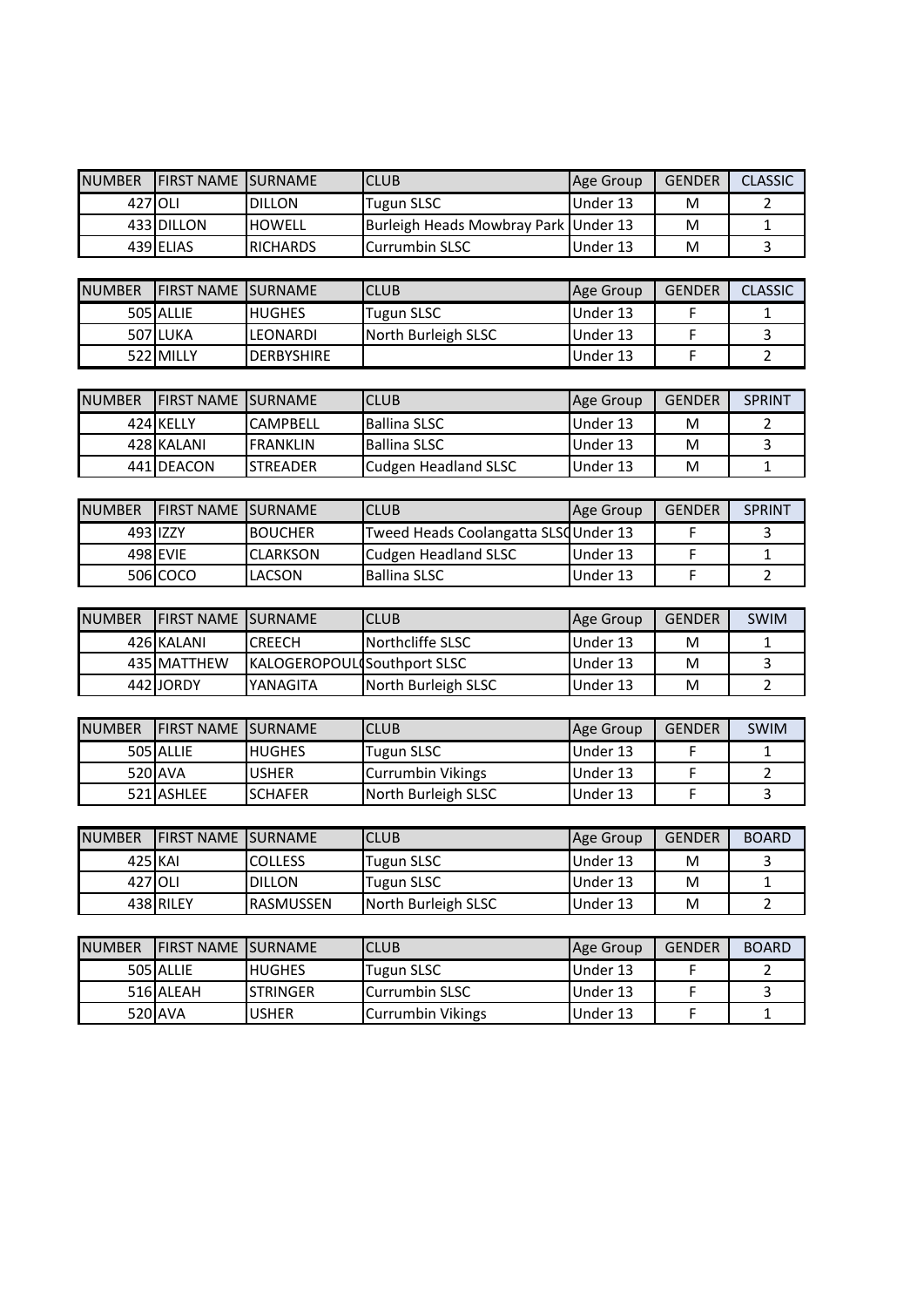| <b>NUMBER</b> | <b>IFIRST NAME ISURNAME</b> |                  | ICLUB                  | Age Group | <b>GENDER</b> | <b>CLASSIC</b> |
|---------------|-----------------------------|------------------|------------------------|-----------|---------------|----------------|
|               | 563 ETHAN                   | <b>CALLAGHAN</b> | North Burleigh SLSC    | IUnder 14 | M             |                |
|               | 582 SYLAS                   | <b>PHILLIPS</b>  | <b>Sawtell SLSC</b>    | IUnder 14 | M             |                |
|               | 588 ETHAN                   | <b>WENTWORTH</b> | <b>ISouthport SLSC</b> | Under 14  | M             |                |

| <b>NUMBER</b> | <b>IFIRST NAME ISURNAME</b> |                | <b>CLUB</b>                             | Age Group | <b>GENDER</b> | <b>CLASSIC</b> |
|---------------|-----------------------------|----------------|-----------------------------------------|-----------|---------------|----------------|
|               | 638 ALLANA                  | IGLOWASKI      | Tallebudgera SLSC                       | Under 14  |               |                |
|               | 644 ALANA                   | <b>IPICTON</b> | <b>IPalm Beach SLSC</b>                 | Under 14  |               |                |
|               | 646 CHARLOTTE ISHEPHERD     |                | ILennox Head Alstonville SLSC IUnder 14 |           |               |                |

| <b>NUMBER</b> | <b>IFIRST NAME ISURNAME</b> |                 | <b>CLUB</b>          | Age Group | <b>GENDER</b> | <b>SPRINT</b> |
|---------------|-----------------------------|-----------------|----------------------|-----------|---------------|---------------|
| 564 JAY       |                             | <b>CAMPBELL</b> | Cudgen Headland SLSC | Under 14  | м             |               |
|               | 573 REUBEN                  | <b>MAIDEN</b>   | Cudgen Headland SLSC | Under 14  | м             |               |
|               | 587 NOAH                    | <b>WALDOCK</b>  | Ballina Lighthouse   | Under 14  | M             |               |

| <b>NUMBER</b> | <b>IFIRST NAME ISURNAME</b> |                 | <b>CLUB</b>                | Age Group | <b>GENDER</b> | <b>SPRINT</b> |
|---------------|-----------------------------|-----------------|----------------------------|-----------|---------------|---------------|
|               | 638 ALLANA                  | <b>GLOWASKI</b> | Tallebudgera SLSC          | Under 14  |               |               |
|               | 631 KLOE                    | <b>MILLS</b>    | Cudgen Headland SLSC       | Under 14  |               |               |
|               | 649 ALEIRA                  | <b>USHER</b>    | <b>I</b> Currumbin Vikings | IUnder 14 |               |               |

| <b>NUMBER</b> | <b>IFIRST NAME ISURNAME</b> |                  | <b>CLUB</b>         | Age Group | <b>GENDER</b> | SWIM |
|---------------|-----------------------------|------------------|---------------------|-----------|---------------|------|
|               | 563 ETHAN                   | <b>CALLAGHAN</b> | North Burleigh SLSC | Under 14  | M             |      |
|               | 572 COOPER                  | <b>LYNCH</b>     | North Burleigh SLSC | Under 14  | M             |      |
| 583 KAI       |                             | IPORTAS          | Tugun SLSC          | Under 14  | M             |      |

| <b>NUMBER</b> | <b>IFIRST NAME ISURNAME</b> |                 | ICLUB                 | Age Group | <b>GENDER</b> | SWIM |
|---------------|-----------------------------|-----------------|-----------------------|-----------|---------------|------|
|               | 638 ALLANA                  | <b>GLOWASKI</b> | Tallebudgera SLSC     | Under 14  |               |      |
|               | 642 JAYDA                   | <b>IKEMPTON</b> | <b>Currumbin SLSC</b> | Under 14  |               |      |
|               | 631 KLOE                    | <b>MILLS</b>    | Cudgen Headland SLSC  | IUnder 14 |               |      |

| <b>NUMBER</b> | IFIRST NAME ISURNAME |              | ICLUB                                | Age Group | <b>GENDER</b> | <b>BOARD</b> |
|---------------|----------------------|--------------|--------------------------------------|-----------|---------------|--------------|
|               | 563 ETHAN            | CALLAGHAN    | North Burleigh SLSC                  | Under 14  | м             |              |
|               | 572ICOOPER           | LYNCH        | North Burleigh SLSC                  | Under 14  | м             |              |
| 581 TAJ       |                      | <b>PAYNE</b> | Burleigh Heads Mowbray Park Under 14 |           | M             |              |

| <b>NUMBER</b> | <b>IFIRST NAME ISURNAME</b> |                  | ICLUB                    | Age Group | <b>GENDER</b> | <b>BOARD</b> |
|---------------|-----------------------------|------------------|--------------------------|-----------|---------------|--------------|
|               | 634 GRACE                   | <b>ICHAMPION</b> | <b>ISouthport SLSC</b>   | Under 14  |               |              |
|               | 638 ALLANA                  | <b>IGLOWASKI</b> | <b>Tallebudgera SLSC</b> | Under 14  |               |              |
|               | 639 GRACIE                  | IHATELY          | Tugun SLSC               | Under 14  |               |              |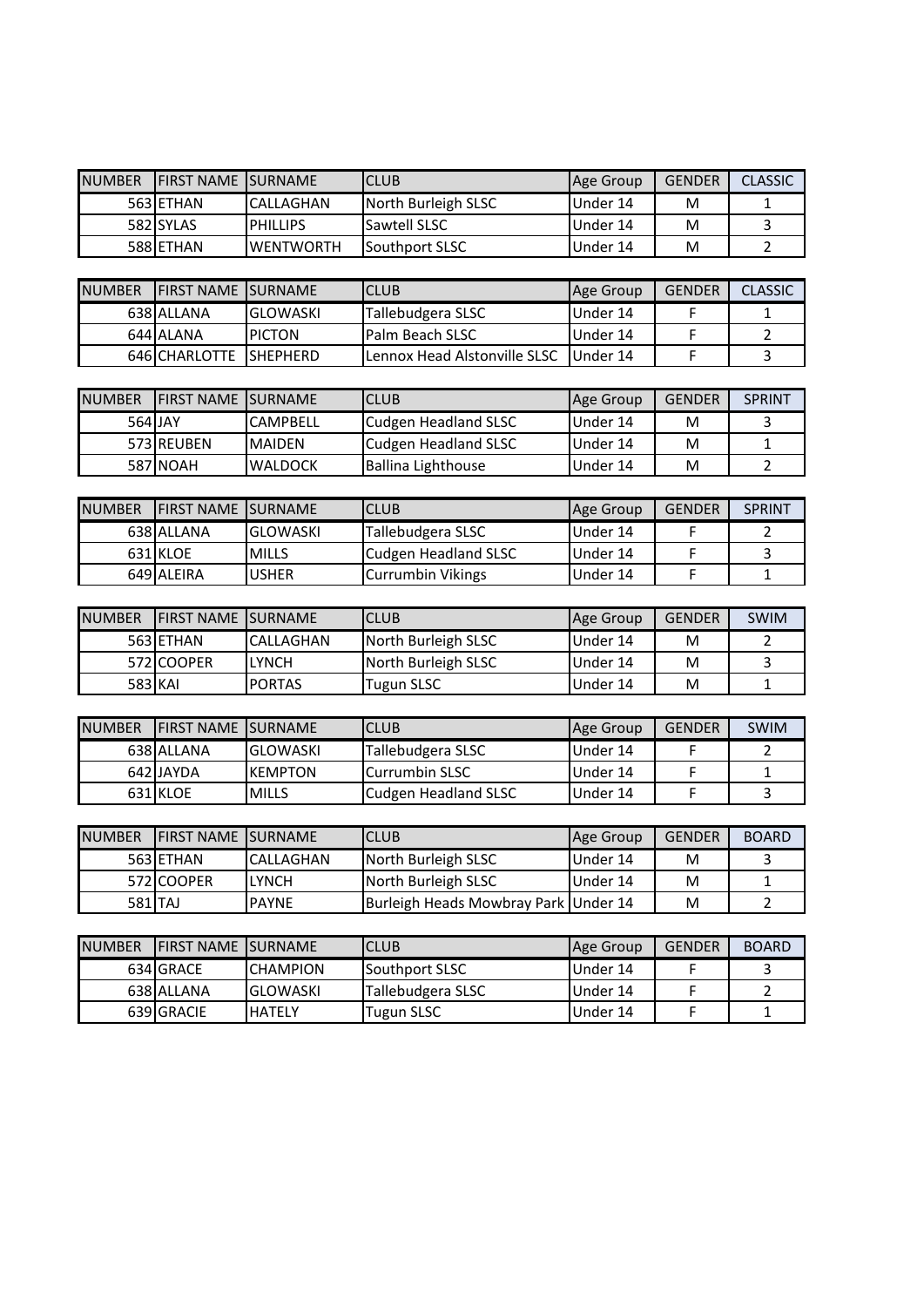| <b>NUMBER</b> | <b>IFIRST NAME ISURNAME</b> |               | ICLUB                                | Age Group | <b>GENDER</b> | <b>CLASSIC</b> |
|---------------|-----------------------------|---------------|--------------------------------------|-----------|---------------|----------------|
|               | 701IJACKSON                 | <b>BOND</b>   | <b>ILennox Head Alstonville SLSC</b> | IUnder 15 | м             |                |
|               | 708 DARBY                   | <b>IMFYFR</b> | <b>IMermaid Beach SLSC</b>           | Under 15  | M             |                |
|               | 710 OLLIE                   | <b>SHARPE</b> | <b>ILennox Head Alstonville SLSC</b> | Under 15  | M             |                |

| <b>NUMBER</b> | <b>IFIRST NAME ISURNAME</b> |              | <b>CLUB</b>                           | Age Group | GENDER | <b>CLASSIC</b> |
|---------------|-----------------------------|--------------|---------------------------------------|-----------|--------|----------------|
|               | 772 LILLY                   | IFINDLAY     | Burleigh Heads Mowbray Park JUnder 15 |           |        |                |
|               | 775 KALANI                  | <b>IVES</b>  | Yamba SLSC                            | Under 15  |        |                |
|               | 777 MARGARET                | IMCCONNACHIE | <b>Sawtell SLSC</b>                   | Under 15  |        |                |

| <b>NUMBER</b> | <b>IFIRST NAME ISURNAME</b> |               | ICLUB                        | Age Group | <b>GENDER</b> | <b>SPRINT</b> |
|---------------|-----------------------------|---------------|------------------------------|-----------|---------------|---------------|
|               | 701 IJACKSON                | <b>BOND</b>   | Lennox Head Alstonville SLSC | IUnder 15 | м             |               |
|               | 707 LACHLAN                 | <b>IMAHON</b> | Lennox Head Alstonville SLSC | Under 15  | M             |               |
|               | 711ICOOPER                  | TATE          | Cudgen Headland SLSC         | Under 15  | м             |               |

| <b>NUMBER</b> | <b>IFIRST NAME ISURNAME</b> |                 | <b>CLUB</b>                          | Age Group | <b>GENDER</b> | <b>SPRINT</b> |
|---------------|-----------------------------|-----------------|--------------------------------------|-----------|---------------|---------------|
|               | 771 MIKALA                  | <b>CAMPBELL</b> | Ballina SLSC                         | Under 15  |               |               |
|               | 773 JAZMIN                  | <b>IGRAHAM</b>  | Tweed Heads Coolangatta SLSQUnder 15 |           |               |               |
|               | 776 SIENNA                  | LEE             | Cudgen Headland SLSC                 | Under 15  |               |               |

| <b>NUMBER</b> | <b>IFIRST NAME ISURNAME</b> |                | ICLUB                                 | Age Group | <b>GENDER</b> | <b>SWIM</b> |
|---------------|-----------------------------|----------------|---------------------------------------|-----------|---------------|-------------|
|               | 701 JACKSON                 | <b>BOND</b>    | <b>I</b> Lennox Head Alstonville SLSC | Under 15  | M             |             |
|               | 704 TAJ                     | <b>CRELLIN</b> | IKurrawa Surf Club                    | Under 15  | M             |             |
|               | 708 DARBY                   | IMEYER         | <b>IMermaid Beach SLSC</b>            | Under 15  | M             |             |

| <b>NUMBER</b> | <b>IFIRST NAME ISURNAME</b> |                     | <b>ICLUB</b>            | Age Group | <b>GENDER</b> | <b>SWIM</b> |
|---------------|-----------------------------|---------------------|-------------------------|-----------|---------------|-------------|
|               | 774 GABRIELLE               | <b>IHAWLEY</b>      | <b>Northcliffe SLSC</b> | Under 15  |               |             |
|               | 775 KALANI                  | <b>IVES</b>         | lYamba SLSC             | Under 15  |               |             |
|               | 777 MARGARET                | <b>IMCCONNACHIE</b> | <b>Sawtell SLSC</b>     | Under 15  |               |             |

| <b>NUMBER</b> | IFIRST NAME ISURNAME |                 | ICLUB                                | Age Group  | <b>GFNDFR</b> | <b>BOARD</b> |
|---------------|----------------------|-----------------|--------------------------------------|------------|---------------|--------------|
|               | 701IJACKSON          | <b>BOND</b>     | <b>ILennox Head Alstonville SLSC</b> | Illnder 15 | м             |              |
|               | 705 CHARLIE          | <b>HAMILTON</b> | <b>ISouthport SLSC</b>               | Under 15   | м             |              |
|               | 710 OLLIE            | <b>SHARPE</b>   | <b>ILennox Head Alstonville SLSC</b> | Under 15   | м             |              |

| <b>NUMBER</b> | <b>IFIRST NAME ISURNAME</b> |                     | ICLUB                  | <b>Age Group</b> | <b>GENDER</b> | <b>BOARD</b> |
|---------------|-----------------------------|---------------------|------------------------|------------------|---------------|--------------|
|               | 775 KALANI                  | <b>IVES</b>         | IYamba SLSC            | Under 15         |               |              |
|               | 777 MARGARET                | <b>IMCCONNACHIE</b> | <b>Sawtell SLSC</b>    | Under 15         |               |              |
|               | 778 JESSE                   | <b>ISTARLING</b>    | <b>ICurrumbin SLSC</b> | Under 15         |               |              |